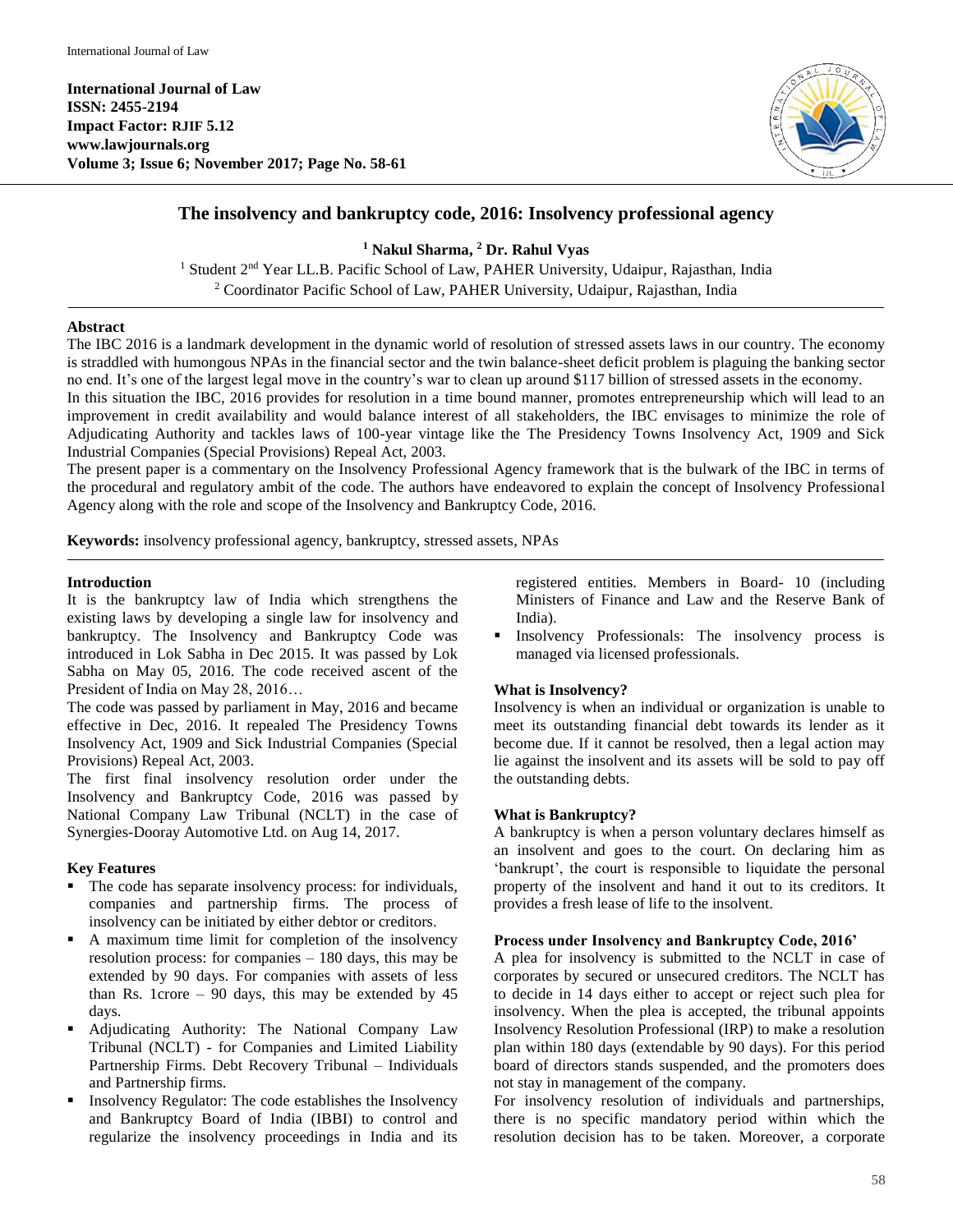person can be liquidated but an individual cannot. He has to be declared bankrupt. If the default is above Rs.1000 (may be increased up to Rs.1 lakh by the Government, by notification), the Code applies to such individuals and partnerships shall appoint resolution professional upon confirmation received from the Board. DRT shall within 14 days admit or reject the application. DRT shall issue public notice inviting claims from all creditors within 21 days of such notice. Creditors shall register claims with resolution professional. Resolution professional shall prepare a list of creditors. Approved repayment plan shall be binding on creditors and debtor. If the DRT rejects the repayment plan, then bankruptcy proceeding can be initiated.

## **Insolvency Professional Agency**

Chapter II of Insolvency and Bankruptcy Board of India (Insolvency Professionals) Regulations, 2016 describes the Insolvency Examination, the board either by its own or through designated agency conduct NATIONAL INSOLVENCY EXAMINATION, to test the knowledge and practical skills of individuals in the subjects of insolvency and bankruptcy.

Chapter III and V of Insolvency and Bankruptcy Board of India (Insolvency Professionals) Regulations, 2016 describes

## **Eligibility**

- 1. A person must not be a minor.
- 2. Should be a resident of India.
- 3. Should qualify as per other norms of the code.
- 4. Should not be convicted by any court for contempt for a punishable with imprisonment for a term exceeding 6 months or for an offence involving moral turpitude.
- 5. Should not be insolvent declared by any court.
- 6. Should be of sound mind.
- 7. Should be a fit and proper person (integrity, reputation and character).

## **Qualifications and Experience**

- A person is eligible for registration, if he-
- 1. Has cleared the National Insolvency Examination.
- 2. Has passed the NIE, and has 15 years of experience in management after Bachelors Degree.
- 3. Has passed the NIE and has 10 years of experience as
	- a. CA
	- b. CS
	- c. Cost accountant
	- d. Advocate

## **Application for Certificate of Registration:**

- 1. An individual enrolled with an insolvency professional agency as a professional member may make an application to the Board in Form A of the Second Schedule to these Regulations, along with a non-refundable application fee of ten thousand rupees to the Board.
- 2. The Board shall acknowledge an application made under this Regulation within seven days of its receipt.
- 3. The Board may require the applicant to submit, within reasonable time, additional documents, information or clarification that it deems fit.
- 4. The Board may require the applicant to appear, within

reasonable time, before the Board in person, or through his authorized representative for clarifications required for processing the application.

## **Code of Conduct for Insolvency Professionals**

- 1. An insolvency professional must maintain integrity by being honest, straightforward, and forthright in all professional relationships.
- 2. An insolvency professional must not misrepresent any facts or situations and should refrain from being involved in any action that would bring disrepute to the profession.
- 3. An insolvency professional must act with objectivity in his professional dealings by ensuring that his decisions are made without the presence of any bias, conflict of interest, coercion, or undue influence of any party, whether directly connected to the insolvency proceedings or not.
- 4. An insolvency professional appointed as an interim resolution professional, resolution professional, liquidator, or bankruptcy trustee should not himself acquire, directly or indirectly, any of the assets of the debtor, nor knowingly permit any relative to do so. Independence and Impartiality
- 5. An insolvency professional must maintain complete independence in his professional relationships and should conduct the insolvency resolution, liquidation or bankruptcy process, as the case may be, independent of external influences.
- 6. In cases where the insolvency professional is dealing with assets of a debtor during liquidation or bankruptcy process, he must ensure that he or his relatives do not knowingly acquire any such assets, whether directly or indirectly unless it is shown that there was no impairment of objectivity, independence or impartiality in the liquidation or bankruptcy process and the approval of the Board has been obtained in the matter.
- 7. An insolvency professional shall not take up an assignment under the Code if he, any of his relatives, any of the partners or directors of the insolvency professional entity of which he is a partner or director, or the insolvency professional entity of which he is a partner or director is not independent, in terms of the Regulations related to the processes under the Code, in relation to the corporate person/ debtor and its related parties.
- 8. An insolvency professional shall disclose the existence of any pecuniary or personal relationship with any of the stakeholders entitled to distribution under sections 53 or 178 of the Code, and the concerned corporate person/debtor as soon as he becomes aware of it, by making a declaration of the same to the applicant, committee of creditors, and the person proposing appointment, as applicable.
- 9. An insolvency professional shall not influence the decision or the work of the committee of creditors or debtor, or other stakeholders under the Code, so as to make any undue or unlawful gains for himself or his related parties, or cause any undue preference for any other persons for undue or unlawful gains and shall not adopt any illegal or improper means to achieve any malafide objectives. Professional competence.
- 10. An insolvency professional must maintain and upgrade his professional knowledge and skills to render competent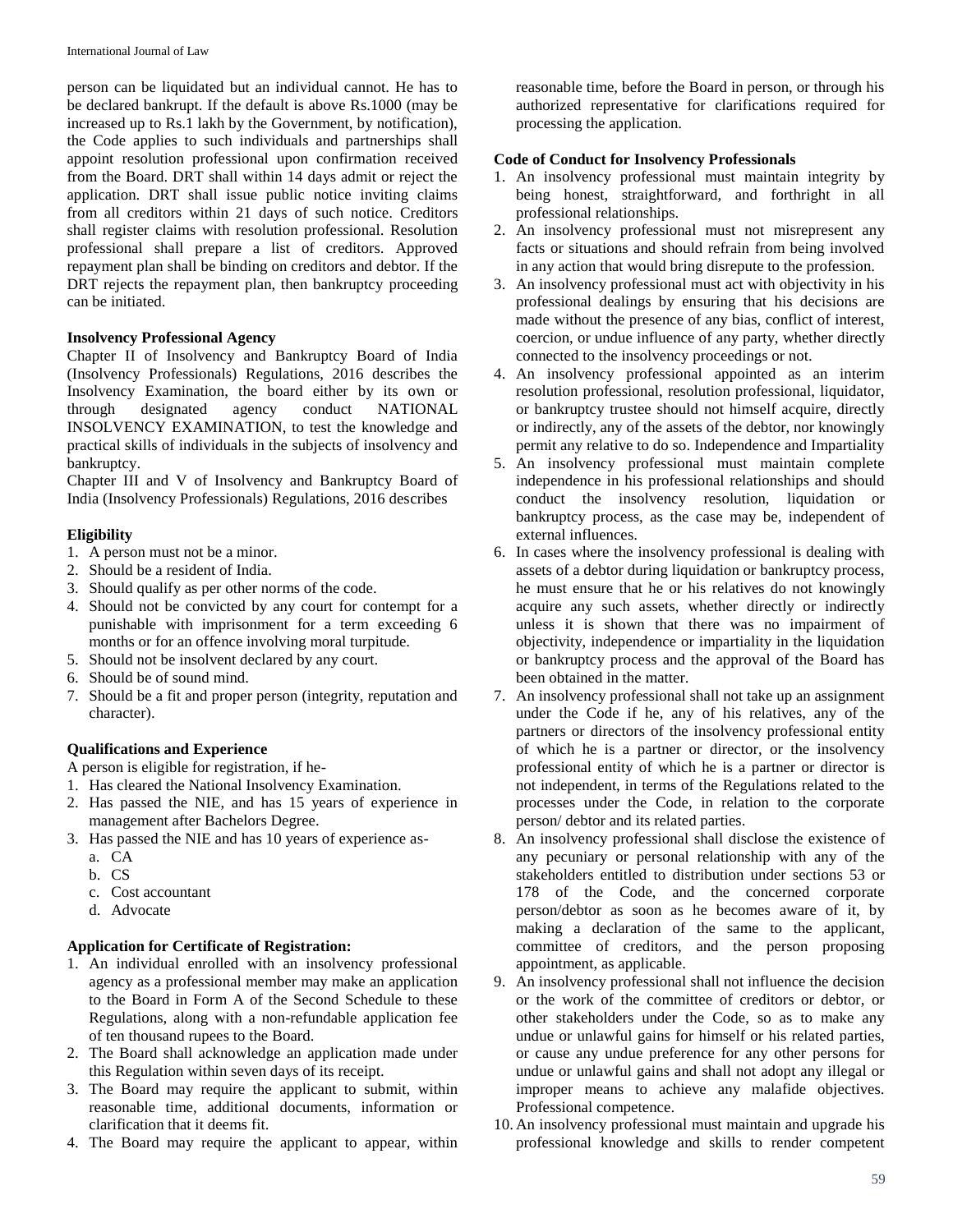professional service.Representation of correct facts and correcting misapprehensions.

- 11. An insolvency professional must inform such persons under the Code as may be required, of a misapprehension or wrongful consideration of a fact of which he becomes aware, as soon as may be practicable.
- 12. An insolvency professional must not conceal any material information or knowingly make a misleading statement tithe Board, the Adjudicating Authority or any stakeholder, as applicable. Timeliness.
- 13. An insolvency professional must adhere to the time limits prescribed in the Code and the rules, regulations and guidelines there under for insolvency resolution, liquidation or bankruptcy process, as the case may be, and must carefully plan his actions, and promptly communicate with all stakeholders involved for the timely discharge of his duties.
- 14. An insolvency professional must not act with mala fide or be negligent while performing his functions and duties under the Code. Information management.
- 15. An insolvency professional must make efforts to ensure that all communication to the stakeholders, whether in the form of notices, reports, updates, directions, or clarifications, is made well in advance and in a manner which is simple, clear, and easily understood by the recipients.
- 16. An insolvency professional must ensure that he maintains written contemporaneous records for any decision taken, the reasons for taking the decision, and the information and evidence in support of such decision. This shall be maintained so as to sufficiently enable a reasonable person to take a view on the appropriateness of his decisions and actions.
- 17. An insolvency professional must not make any private communication with any of the stakeholders unless required by the Code, rules, regulations and guidelines there under, or orders of the Adjudicating Authority.
- 18. An insolvency professional must appear, co-operate and be available for inspections and investigations carried out by the Board, any person authorized by the Board or the insolvency professional agency with which he is enrolled.
- 19. An insolvency professional must provide all information and records as may be required by the Board or the insolvency professional agency with which he is enrolled.
- 20. An insolvency professional must be available and provide information for any periodic study, research and audit conducted by the Board. Confidentiality.
- 21. An insolvency professional must ensure that confidentiality of the information relating to the insolvency resolution process, liquidation or bankruptcy process, as the case may be, is maintained at all times. However, this shall not prevent him from disclosing any information with the consent of the relevant parties or required by law. Occupation, employability and restrictions.
- 22. An insolvency professional must refrain from accepting too many assignments, if he is unlikely to be able to devote adequate time to each of his assignments.
- 23. An insolvency professional must not engage in any employment, except when he has temporarily surrendered

his certificate of membership with the insolvency professional agency with which he is registered.

- 24. An insolvency professional must not conduct business which in the opinion of the Board is inconsistent with the reputation of the profession. Remuneration and costs**.**
- 25. An insolvency professional must provide services for remuneration which is charged in a transparent manner, is reasonable reflection of the work necessarily and properly undertaken, and is not inconsistent with the applicable regulations.
- 26. An insolvency professional shall not accept any fees or charges other than those which are disclosed to and approved by the persons fixing his remuneration.
- 27. An insolvency professional shall disclose all costs towards the insolvency resolution process costs, liquidation costs, or costs of the bankruptcy process, as applicable, to all relevant stakeholders, and must endeavour to ensure that such costs are not unreasonable. Gifts and hospitality**.**
- 28. An insolvency professional, or his relative must not accept gifts or hospitality which undermines or affects his independence as an insolvency professional.
- 29. An insolvency professional shall not offer gifts or hospitality or a financial or any other advantage to a public servant or any other person, intending to obtain or retain work for himself, or to obtain or retain an advantage in the conduct of profession for himself.

Particulars of Insolvency Professional Registered under Regulation 7 read with Regulation 5 of Insolvency and Bankruptcy Board of India (Insolvency Professionals) Regulations, 2016:

**1. Registration No. -**IBBI/IPA-002/IPN00001/2016 17/10001 Name of IP – Mr. Devendra Singh (ICSI Insolvency Professional Agency).

**Place** – Delhi.

**2. Registration No.** - IBBI/IPA-002/IPN0000/2016- 17/10002

Name of IP – Mr. Satyendra Prasad Khorania (ICSI Insolvency Professional Agency). **Place** – Jaipur.

**3. Registration No**. - IBBI/IPA-001/IPP00002/2016- 17/10010

Name of IP – Mr. Anil Katia (The Indian Institute of Insolvency Professional of ICAI).

Place – Chandigarh, Haryana & Punjab.

## **The Governing Body Insolvency Board**

Chairperson – Dr. M.S. Sahoo

Whole time members – Ms. Suman Saxena (WTM [Research and Regulation Wing]),

Dr. Navrang Saini (WTM [Registration and Monitoring Wing]),

Dr. Ms. MukulitaVijayawargiya (WTM [Administrative Law Wing]).

Ex-officio members – Dr. Shashank Saksena (Adviser [capital markets], Department of Economic Affairs, Ministry of Finance),

Sh. Amardeep Singh Bhatia (Joint Secretary, Ministry of Corporate Affairs).